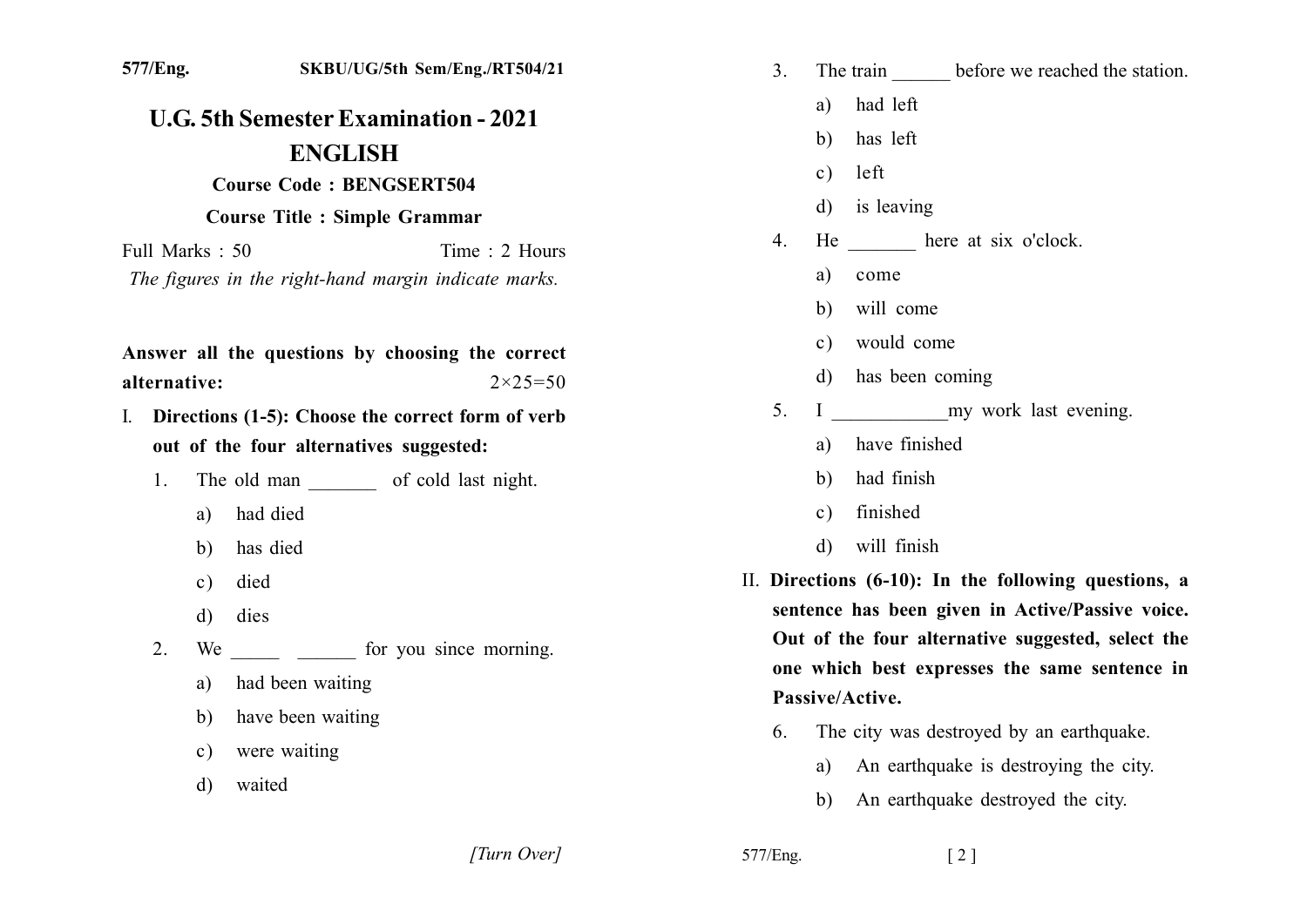- An earthquake will destroy the city.  $\mathbf{c}$ )
- An earthquake destroys the city.  $\mathbf{d}$
- Our plan has been discovered.  $7^{\circ}$ 
	- Someone has discovered our plan. a)
	- Someone discovers our plan. b)
	- Someone had discovered our plan.  $c)$
	- Someone will be discovering our plan.  $\mathcal{A}$
- One should keep one's promise. 8.
	- Promises will be kept. a)
	- Promises would be kept. b)
	- One will keep one's promise.  $\mathbf{c}$ )
	- Promises should be kept.  $\mathcal{A}$
- The company will hire new workers. 9.
	- New workers will hire the company. a)
	- New workers were hired by the company.  $h)$
	- New workers will be hired by the company.  $\mathbf{c}$ )
	- New workers should be hired by the  $\mathbf{d}$ company.
- 10. The beggar was laughed at by the children.
	- The children will be laughing at the beggar. a)
	- The children laugh at the beggar. b)
	- The children have been laughing at the  $\mathbf{c}$ ) beggar.
	- d) The children laughed at the beggar.

 $\begin{bmatrix} 3 \end{bmatrix}$ 

- III. Directions (11-15): In the following questions, a sentence has been given in Direct/Indirect. Out of the four alternative suggested, select the one which best expresses the same sentence in Indirect/Direct.
	- 11. Daniel said to me, "Do you know the way?"
		- Daniel said to me if I knew the way. a)
		- Daniel asks me if I know the way.  $h$
		- Daniel inquires of me if I know the way.  $c)$
		- Daniel inquired of me if I knew the way. d)
	- 12. Ashok said, "It may rain tomorrow."
		- Ashok said that it might rain the next day. a)
		- Ashok said that it may rain tomorrow. b)
		- Ashok said that it might rain tomorrow.  $\mathbf{c}$ )
		- Ashok says that it will rain the next day.  $\mathbf{d}$
	- 13. The teacher said that he was busy then.
		- The teacher said, "I am busy then." a)
		- The teacher said, "I am busy now." b)
		- The teacher says. "I am busy then."  $c)$
		- The teacher says. "I am busy now." d)
	- 14. Ali proposed to us that we should return home.
		- Ali proposed to us. "Let us return home." a)
		- Ali proposed to us. "We will return home."  $h$

577/Eng.

577/Eng.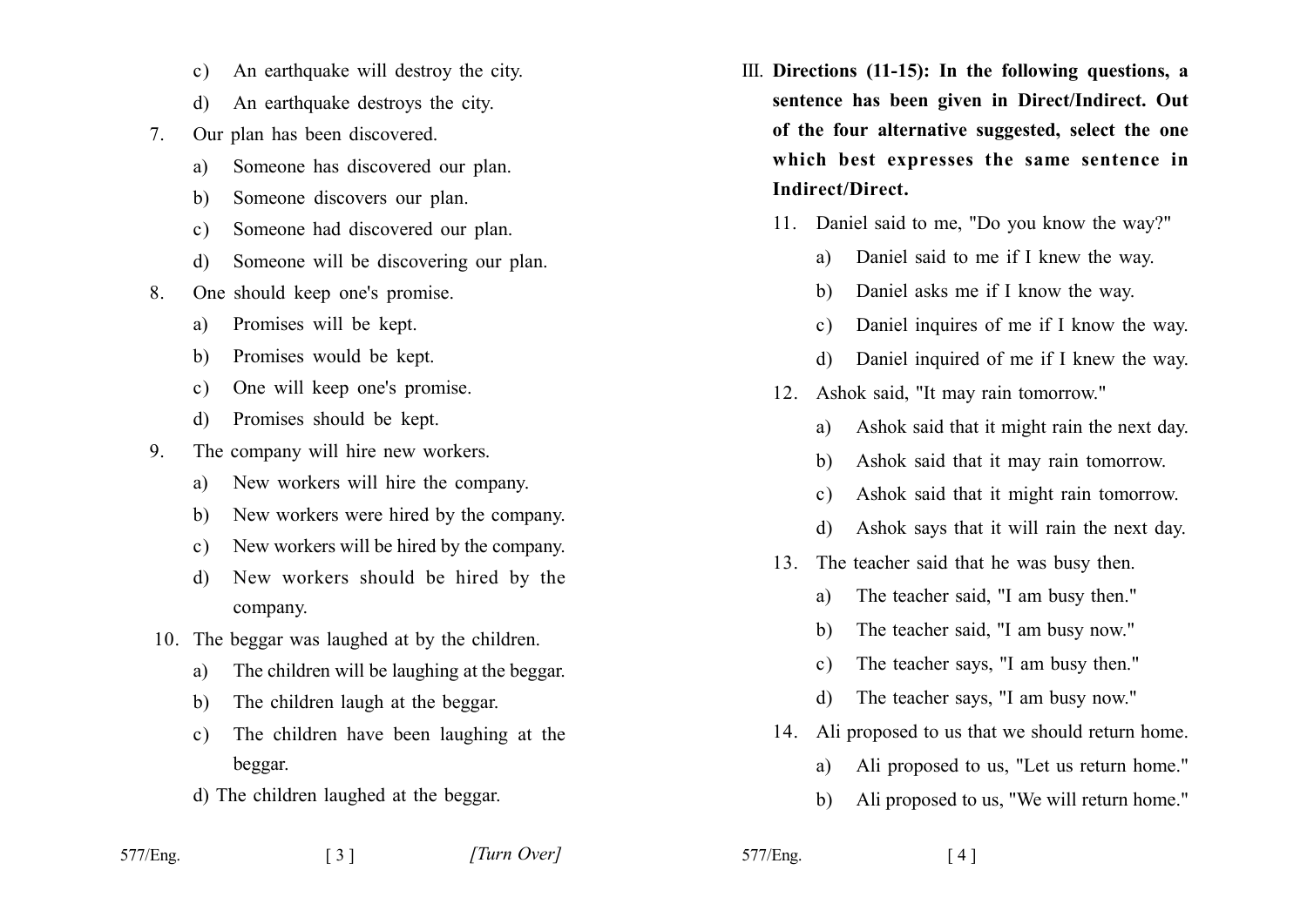- Ali said to us. "Let us return home."  $c)$
- Ali said to us, "We will be returning home."  $\mathbf{d}$
- 15 He exclaimed that it was a terrible storm
	- "What a terrible storm it is!" he exclaimed, a)
	- "What a terrible storm it is!" he said.  $h$ )
	- "What a tenible storm it is!" he says,  $c)$
	- "It is a terrible storm" he said)  $\mathbf{d}$
- IV. Directions (16-20): In the following questions, some parts of the sentences have errors and some have none. Find out which part of a sentence has an error. If a sentence is free from error, the answer is (d), i.e., no error.
	- 16. a) The teacher
		- b) forbade the boys
		- not to talk.  $c)$
		- no error d)
	- $17. a)$ This is
		- one of the best novels b)
		- that has been printed this year.  $c)$

 $\lceil 5 \rceil$ 

- no error d)
- The examination  $18$  a)
	- will begin  $b)$
	- from Tuesday.  $\mathbf{c}$ )
	- $\mathbf{d}$ no error
- 19. a) I have been suffering
	- from fever b)
	- $c)$ from last night.
	- no error d)
- $20.$ Unless you a)
	- do not work harder,  $\mathbf{b}$
	- vou will fail.  $c)$
	- d) no error

Directions (21-25): Fill in the blanks choosing the appropriate parts of speech out of the four alternatives suggested:

- 21. What impressed me most was the girl's \_\_\_\_\_.
	- simple a)
	- simply b)
	- simplicity  $c)$
	- simpleness d)
- Humans have a tendency to run after 22. things.
	- attract a)
	- attractive  $\mathbf{b}$
	- attraction  $c)$
	- attractively  $\mathbf{d}$

577/Eng.